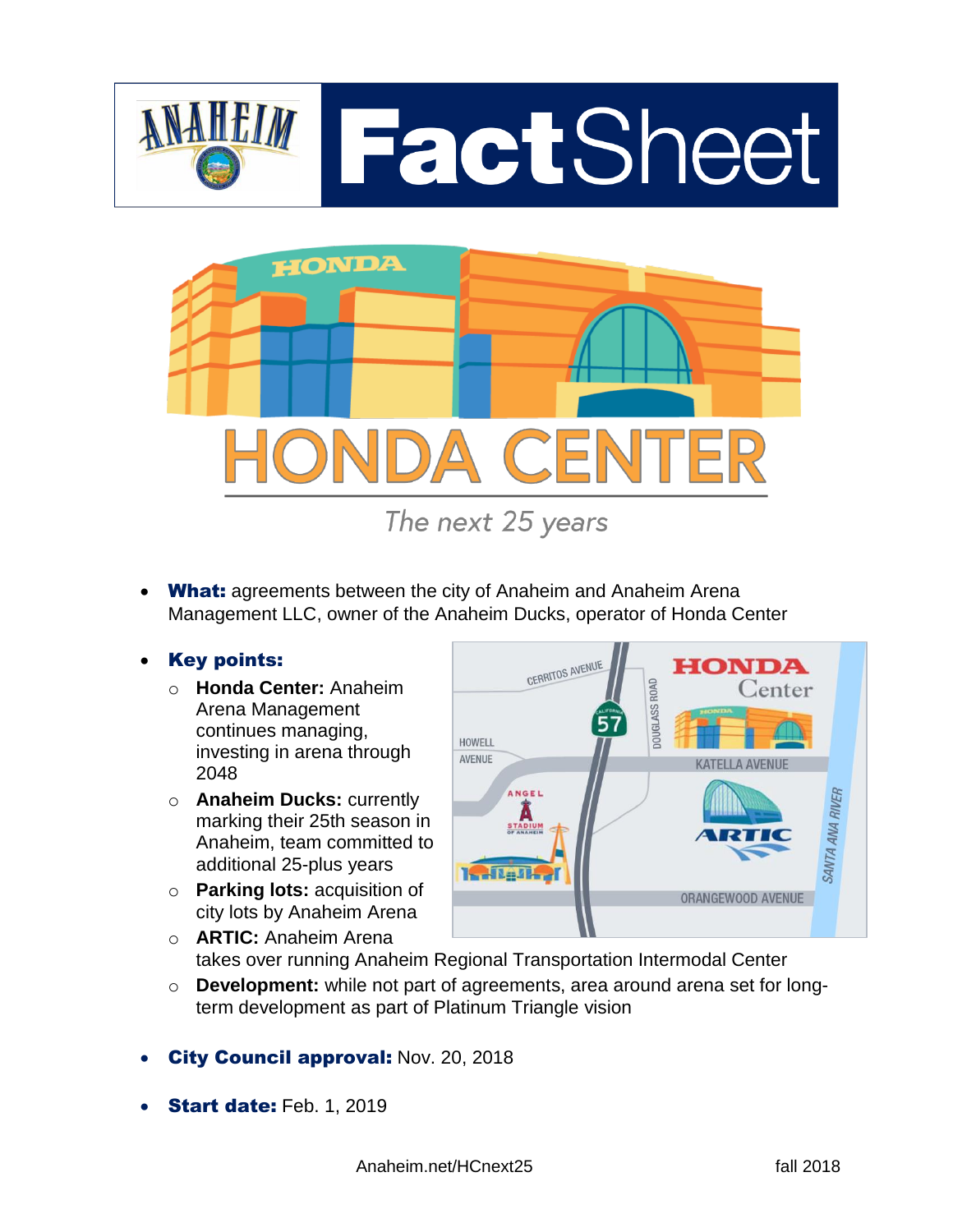

## Honda Center Agreement

- What: extended management agreement for Honda Center
- Who:
	- o **Anaheim Arena Management LLC:** Anaheim Ducks owner, Honda Center operator
	- o **City of Anaheim:** Honda Center owner
- Length: 25 years with extensions
- Through: June 30, 2048, with five fiveyear extensions
- Anaheim Ducks: agreement renews the Stanley Cup champion hockey team at Honda Center through 2048 and beyond
- **Anaheim Arena: will continue to** operate, maintain and invest in Honda **Center**
- **City of Anaheim:** will continue to own, oversee management agreement for Honda Center
- Original management agreement:
	- o **Start:** Dec. 16, 1993
	- o **Length:** 30 years
	- o **End:** June 14, 2023



## Honda Center

**What:** sports and entertainment arena

**Opened:** June 19, 1993

**Opening event:** Barry Manilow concert

**Owner:** city of Anaheim

**Construction cost:** \$123 million

**Size:** 650,000 square feet

#### **Capacity:**

- o **Hockey:** 17,174
- o **Concerts:** 18325 to 18,900

#### **Suites:** 83

**Parking:** 3,775 spaces onsite, 1,500 offsite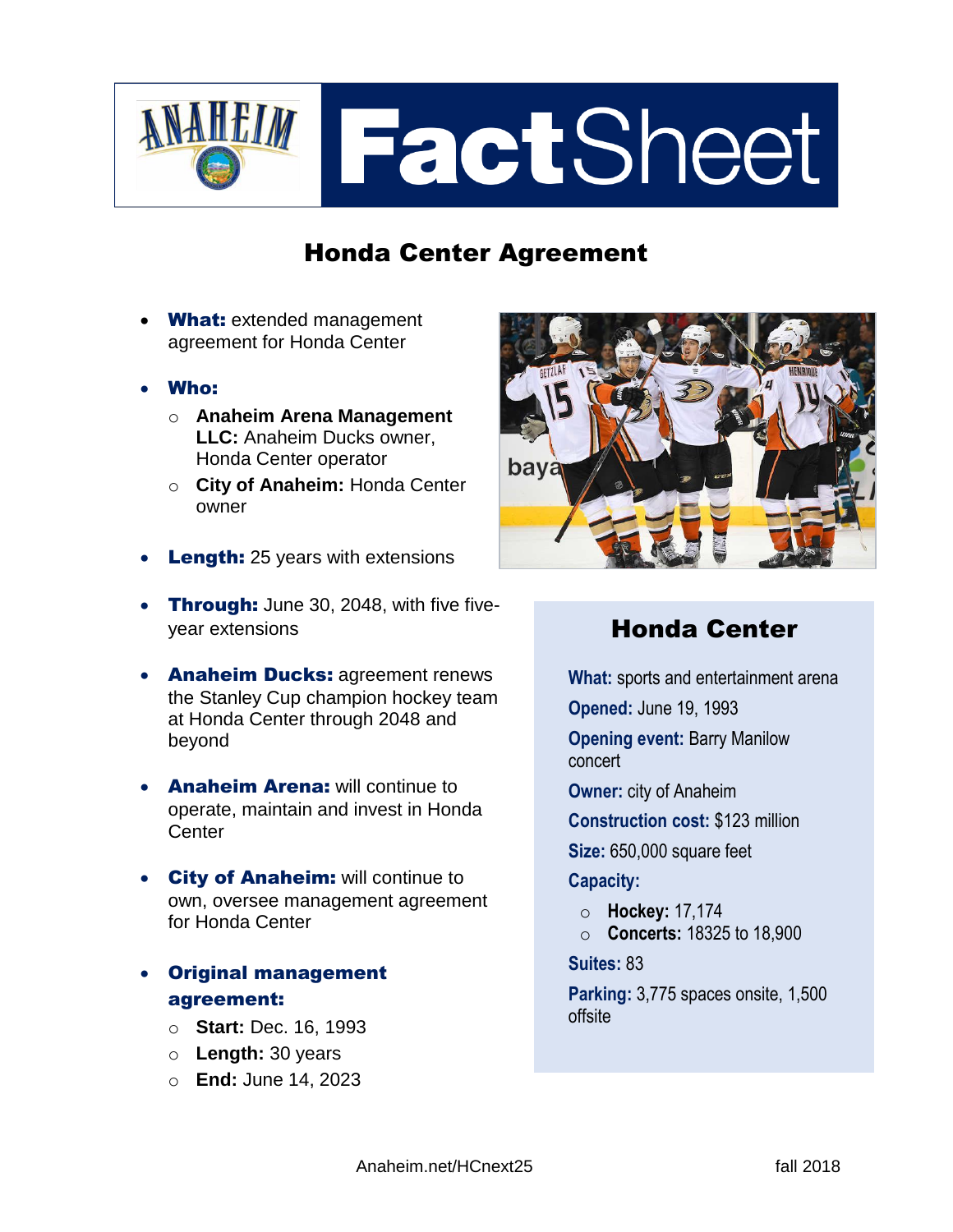

## Honda Center Agreement

- Revenue sharing: agreement allows for the city to share in any net revenue from Honda Center operations, beyond anything put back into the arena for improvements
	- o **Revenue-sharing trigger:** \$6 million, down from \$12 million in net revenue under original agreement
	- o **Sharing percentage:** 47.5 percent Anaheim, up from 20 percent; 47.5 percent, Anaheim Arena; 5 percent county of Orange; sharing goes to 50-50 should county or Orange's interest be bought out
	- o **City suites:** Anaheim returns one of two city suites to Honda Center on June 30, 2019, and gets equivalent number of tickets, 14, in the arena

## Parking Lots

- What: Sale of city-owned land in Honda Center surface lots 1, 3, 4 and 5 to Anaheim Arena
- Price: \$10.1 million, based on independent appraisal, reflects ongoing parking requirement
- Parking requirement: lots fall under requirement to provide a minimum of 3,900 spaces for Honda Center visitors
- **Near-term use:** set to continue serving as parking with potential for future development
- Zoning: public recreation with a mixed-use overlay as part of the Platinum **Triangle**
- Allowable development: urban-style homes, office, entertainment, commercial uses
- Development: would require creation of additional parking, potentially through a parking structure, with estimated construction cost of \$18 million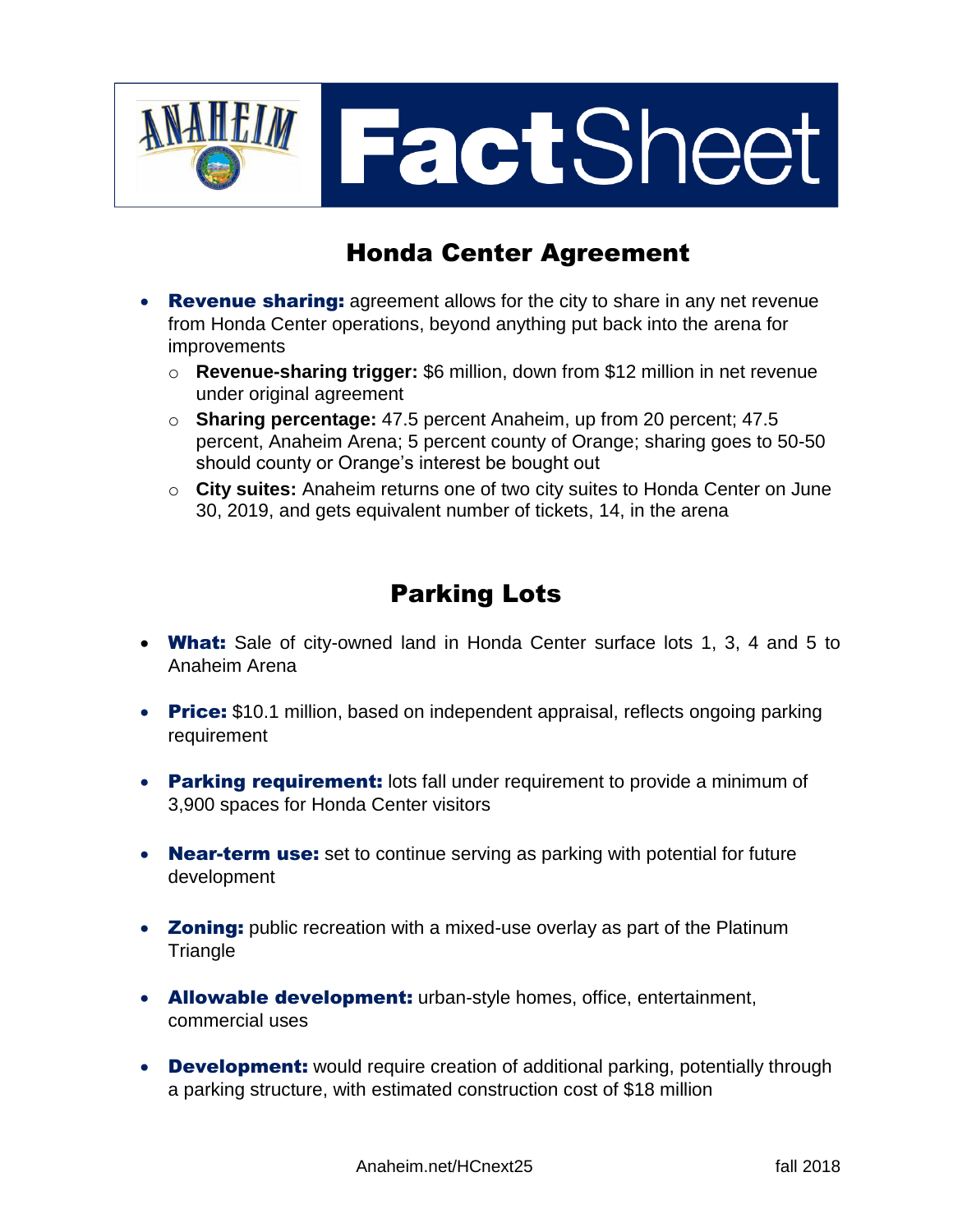

# Parking Lots

### **Lot 1**

- What: 3.4-acre, 221-space surface parking lot
- Where: Douglass and Katella, south of Honda Center, east of Orange (57) Freeway, west of the Santa Ana River Trail

#### **Lot 3**

- What: 3.3-acre, 246-space surface parking lot
- Where: north side of Honda Center, east of Orange (57) Freeway, west of the Santa Ana River Trail

#### **Lot 4**

- What: 2.1-acre, 273-space surface parking lot
- Where: north side of Honda Center, east of Orange (57) Freeway, west of the Santa Ana River Trail, near Phoenix Center Drive

### **Lot 5**

- What: 7.1-acre, 998-space surface parking lot
- Where: Douglass Road and Katella Avenue, west of Honda Center, east of Orange (57) Freeway

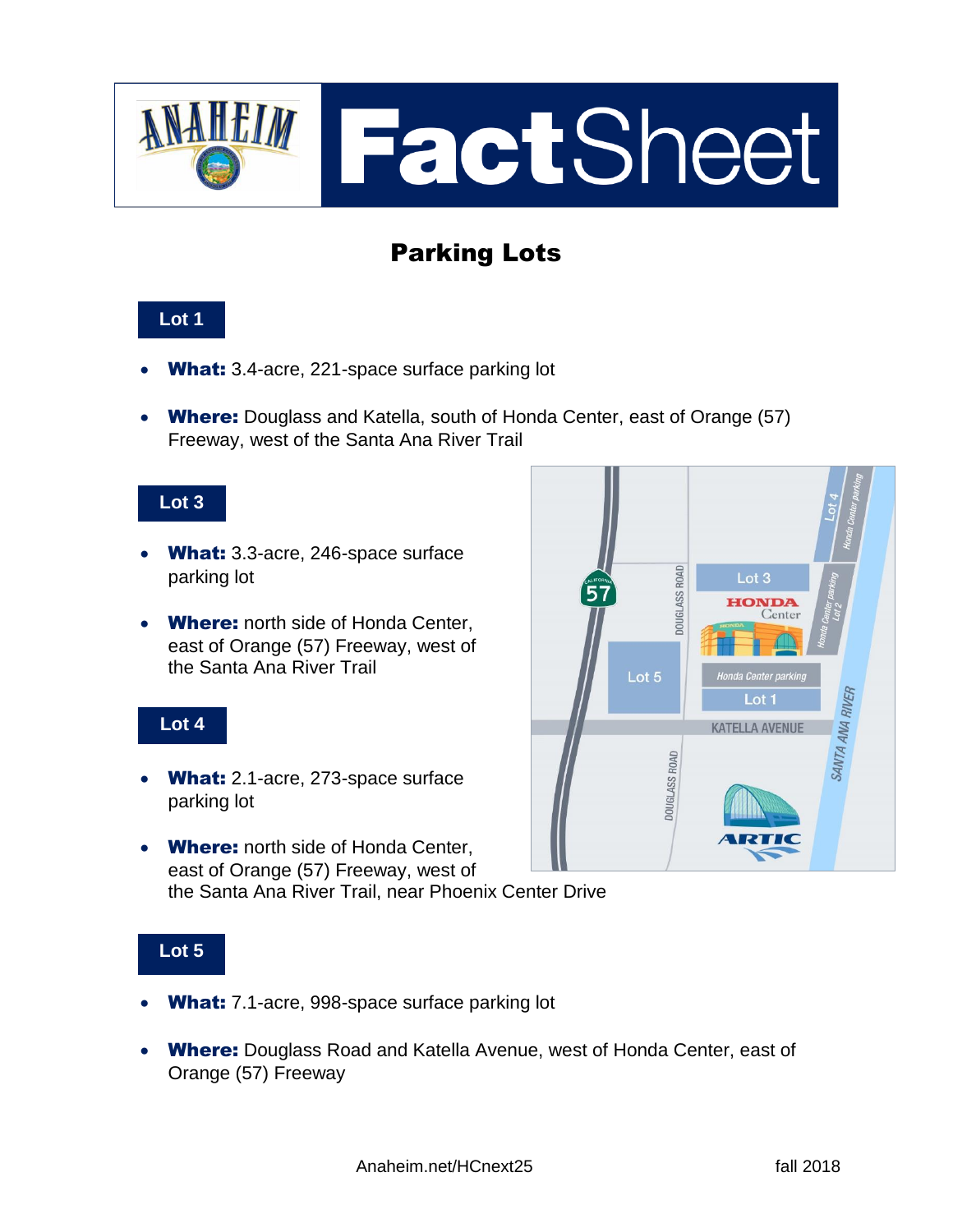

# ARTIC Agreement

- What: agreement to manage ARTIC transit station
- By: Anaheim Arena Management LLC, owner of the Anaheim Ducks, operator of Honda Center
- With: city of Anaheim, ARTIC owner



- Length: 25 years
- **Through:** 2048 with option for five five-year extensions
- Start date: Feb. 1, 2019
- Why:
	- o Relieves city the cost of ARTIC operation and frees money for public safety, parks and community services
	- o Allows Anaheim Arena to integrate with operations and transportation planning for Honda Center

### ARTIC budget:

| Year                                    | <b>Revenue</b> | <b>Expenses</b> | <b>Deficit</b> |
|-----------------------------------------|----------------|-----------------|----------------|
| 2016-17                                 | \$1 million    | \$3.6 million   | \$2.6 million  |
| 2017-18                                 | \$1.4 million  | \$3.9 million   | \$2.5 million  |
| 2018-19*                                | \$1.4 million  | \$3.9 million   | \$2.5 million  |
| Fiscal years are 12 months through June |                |                 | *projected     |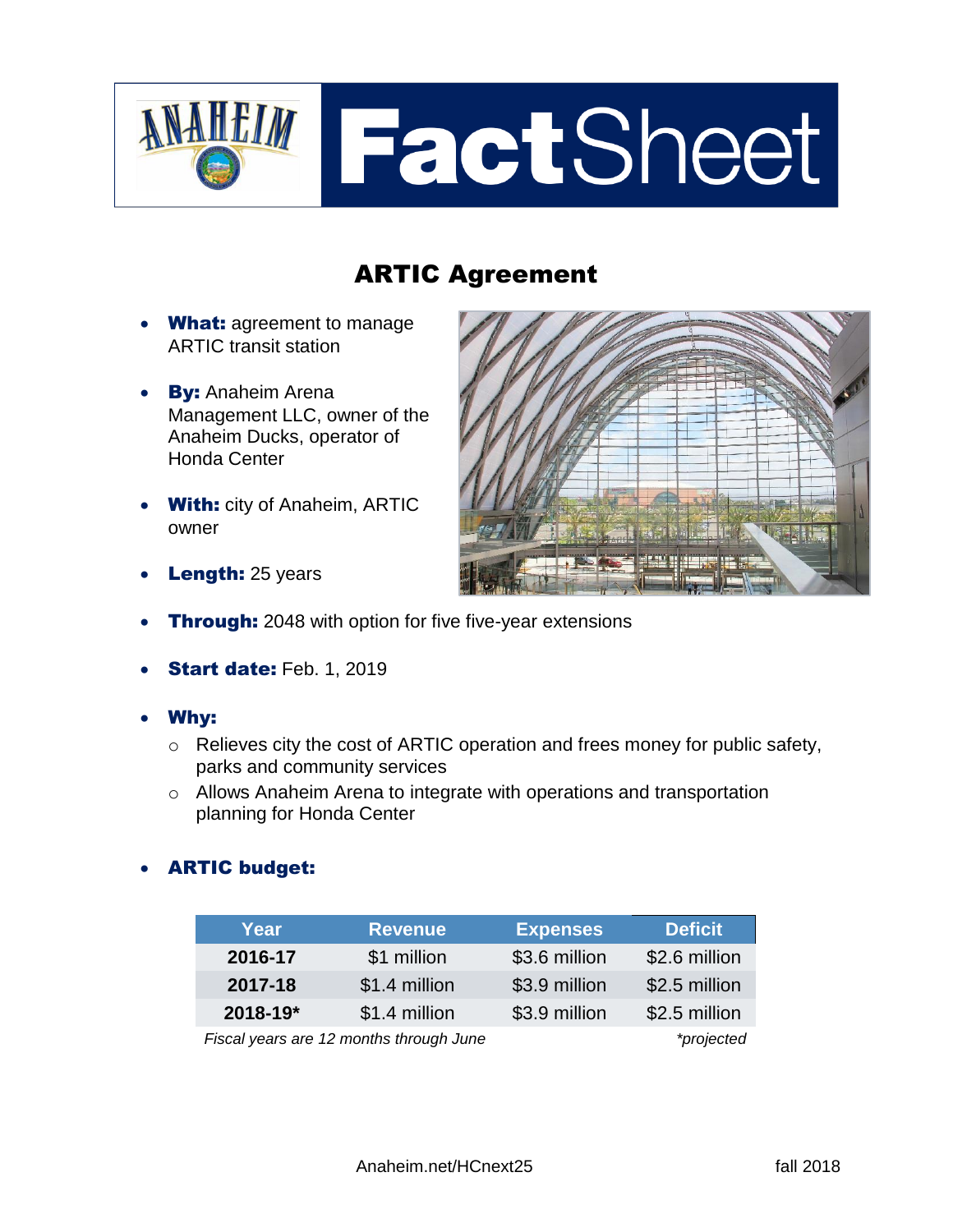

# ARTIC Agreement

- Deficit: Anaheim currently covers \$2.5 million annual operating deficit from its general fund
- **Going forward:** Anaheim Arena will be responsible for ARTIC revenue and expenses
- Addressing deficit: Anaheim Arena will seek to close deficit with more advertising revenue, lower costs, operating efficiencies with Honda Center
- **Advertising:** Anaheim Arena currently sells ARTIC advertising under an agreement approved in March 2017

### Ad agreement terms:

- o \$80,000 guaranteed annual city revenue
- o 25 percent city share of advertising revenue beyond \$120,000 annually
- Ad space:
	- o Two-sided digital monument sign along Katella Avenue with 10-foot by 18.5-foot digital screens
	- o One-sided digital monument sign along Douglass Road with a 10-foot by 18.5-foot digital screen

### ARTIC

**Full name:** Anaheim Regional Transportation Intermodal Center

**What:** transit center for trains, buses, shuttles serving daily commuters, visitors, leisure travelers, regional passengers

**Where:** 2626 E. Katella Ave.

**Opened:** Dec. 6, 2014

**Construction cost:** \$185 million, paid by OCTA, state, federal funding

**Owner:** city of Anaheim

**Property manager:** Lincoln Property Co., under contract with city of Anaheim

### **Ridership:**

- $-4.415$  weekdays
- 5,250 event days

### **Terminal:** 67,000 square feet

**Roof:** 120 feet high with 200,000 square feet of arching panels and 1,354 colored lights

- New advertising: management agreement calls for new digital advertising display alongside the Orange (57) Freeway; all revenues after construction costs to offset ARTIC operating costs
- Profit sharing: agreement calls for 60 percent to city and 40 percent to Anaheim Arena